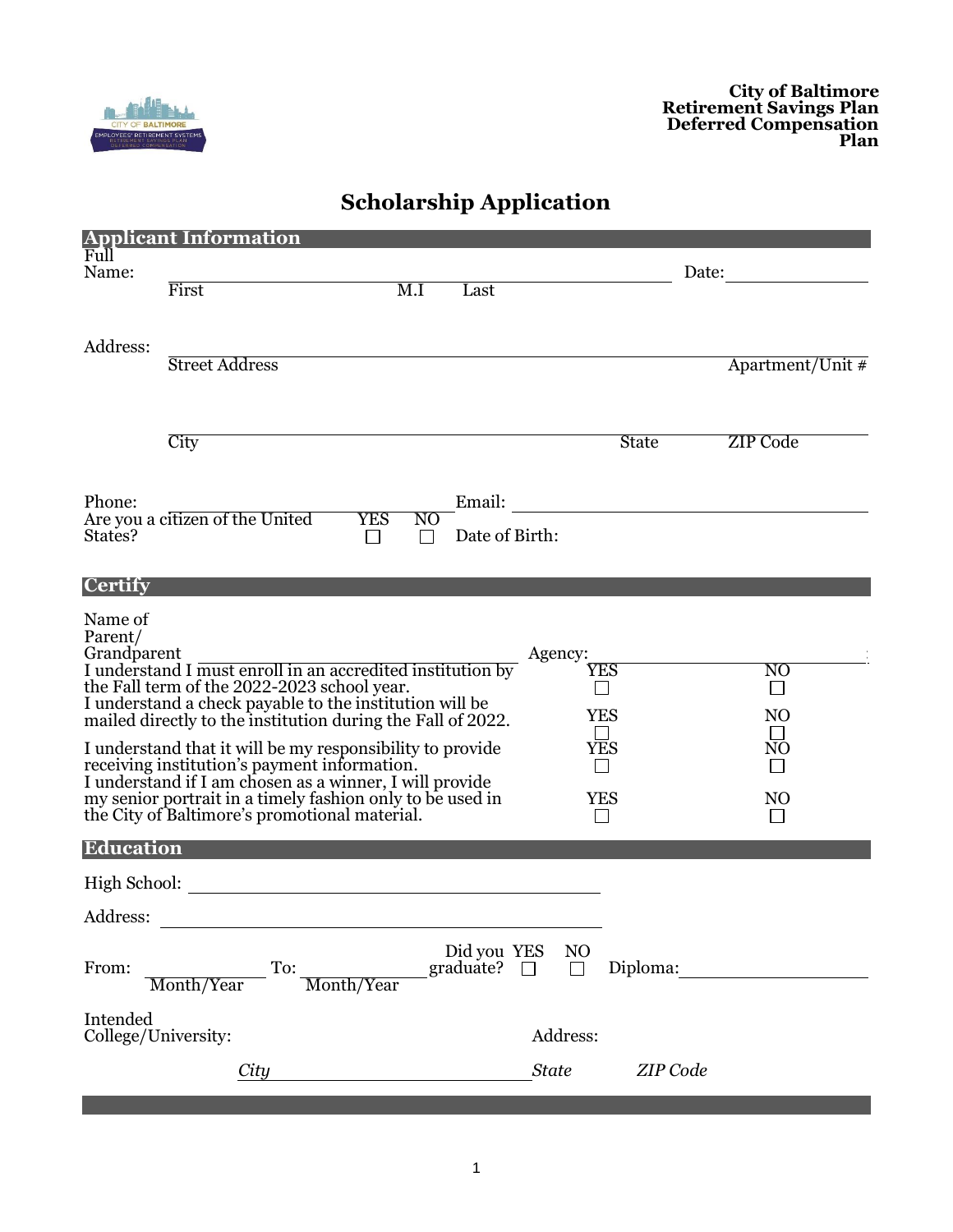## **Essay Question**

Most high school students dream of the day when they will be on their own and no longer depend on their parents, but that kind of freedom requires financial independence. What does financial freedom mean to you? What is your plan to achieve financial freedom for yourself, and how are you going to ensure that your financial freedom will continue through your retirement years?